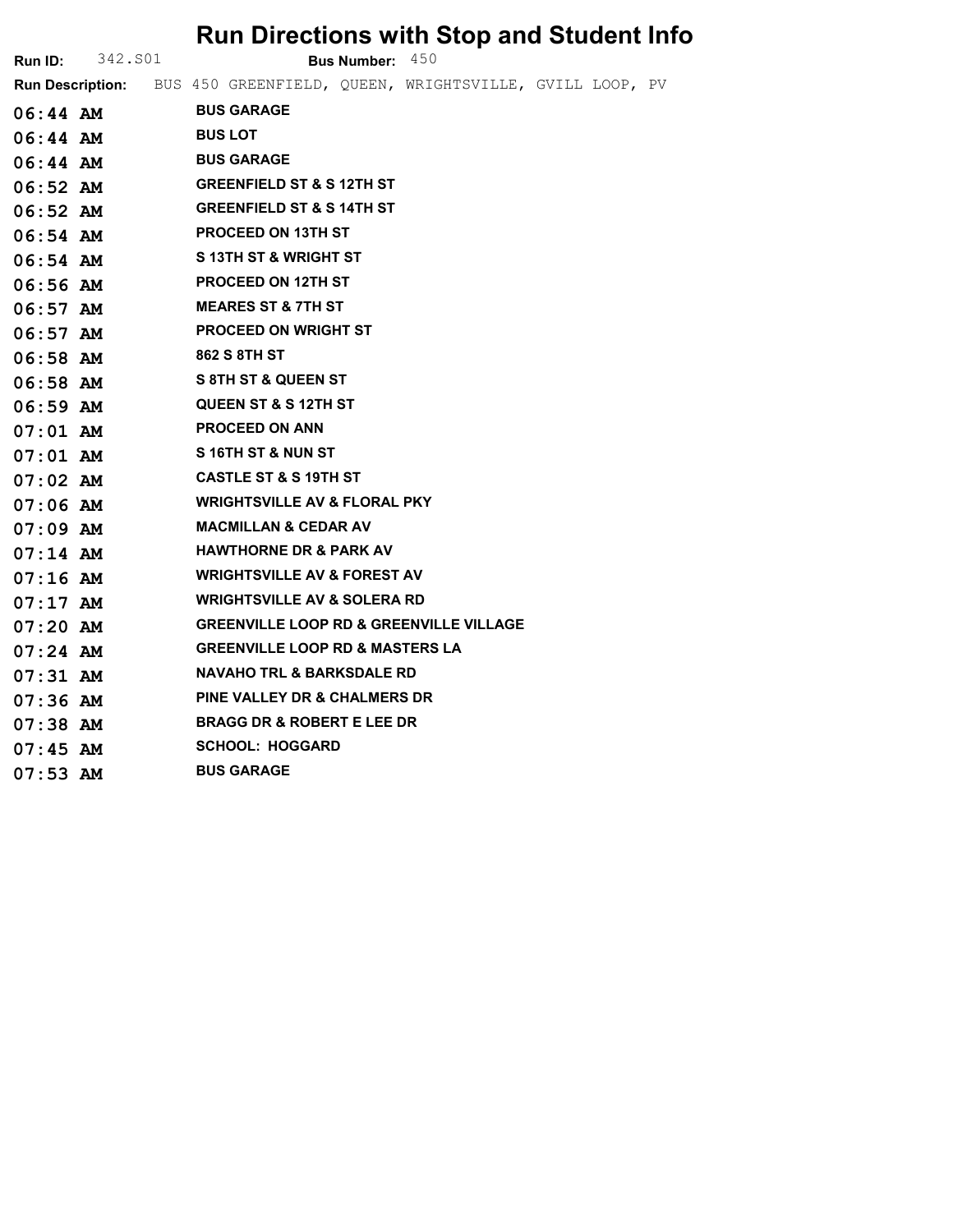| <b>Run ID:</b> | 342.S11 |  |                |                   |                                      | <b>Bus Number:</b> $450$                   |                                                                           |  |  |
|----------------|---------|--|----------------|-------------------|--------------------------------------|--------------------------------------------|---------------------------------------------------------------------------|--|--|
|                |         |  |                |                   |                                      |                                            | Run Description: BUS 450 GREENFIELD, QUEEN, WRIGHTSVILLE, GVILL LOOP, PVL |  |  |
| $02:50$ PM     |         |  |                |                   | Deadhead - BUS GARAGE                |                                            |                                                                           |  |  |
| $02:50$ PM     |         |  |                | <b>BUS GARAGE</b> |                                      |                                            |                                                                           |  |  |
| $03:00$ PM     |         |  |                |                   | <b>SCHOOL: HOGGARD</b>               |                                            |                                                                           |  |  |
| $03:04$ PM     |         |  |                |                   |                                      | <b>BRAGG DR &amp; ROBERT E LEE DR</b>      |                                                                           |  |  |
| $03:06$ PM     |         |  |                |                   |                                      | <b>PINE VALLEY DR &amp; CHALMERS DR</b>    |                                                                           |  |  |
| $03:12$ PM     |         |  |                |                   |                                      | <b>NAVAHO TRL &amp; BARKSDALE RD</b>       |                                                                           |  |  |
| $03:18$ PM     |         |  |                |                   |                                      | <b>GREENVILLE LOOP RD &amp; MASTERS LA</b> |                                                                           |  |  |
| $03:22$ PM     |         |  |                |                   |                                      |                                            | <b>GREENVILLE LOOP RD &amp; GREENVILLE VILLAGE</b>                        |  |  |
| $03:26$ PM     |         |  |                |                   |                                      | <b>WRIGHTSVILLE AV &amp; SOLERA RD</b>     |                                                                           |  |  |
| $03:27$ PM     |         |  |                |                   |                                      | <b>WRIGHTSVILLE AV &amp; FOREST AV</b>     |                                                                           |  |  |
| $03:29$ PM     |         |  |                |                   | <b>HAWTHORNE DR &amp; PARK AV</b>    |                                            |                                                                           |  |  |
| $03:32$ PM     |         |  |                |                   | <b>PROCEED ON COLLEGE RD</b>         |                                            |                                                                           |  |  |
| $03:34$ PM     |         |  |                |                   | <b>MACMILLAN &amp; CEDAR AV</b>      |                                            |                                                                           |  |  |
| $03:37$ PM     |         |  |                |                   |                                      | <b>WRIGHTSVILLE AV &amp; FLORAL PKY</b>    |                                                                           |  |  |
| $03:40$ PM     |         |  |                |                   | <b>CASTLE ST &amp; S 19TH ST</b>     |                                            |                                                                           |  |  |
| $03:41$ PM     |         |  |                |                   | <b>PROCEED ON ANN ST</b>             |                                            |                                                                           |  |  |
| $03:42$ PM     |         |  |                |                   | S16TH ST & NUN ST                    |                                            |                                                                           |  |  |
| $03:43$ PM     |         |  |                |                   | <b>QUEEN ST &amp; S 12TH ST</b>      |                                            |                                                                           |  |  |
| $03:44$ PM     |         |  |                |                   | <b>S 8TH ST &amp; QUEEN ST</b>       |                                            |                                                                           |  |  |
| $03:44$ PM     |         |  |                | 862 S 8TH ST      |                                      |                                            |                                                                           |  |  |
| $03:45$ PM     |         |  |                |                   | <b>MEARES ST &amp; 7TH ST</b>        |                                            |                                                                           |  |  |
| $03:47$ PM     |         |  |                |                   | S 13TH ST & WRIGHT ST                |                                            |                                                                           |  |  |
| $03:49$ PM     |         |  |                |                   | <b>PROCEED ON 15TH ST</b>            |                                            |                                                                           |  |  |
| $03:49$ PM     |         |  |                |                   | <b>GREENFIELD ST &amp; S 14TH ST</b> |                                            |                                                                           |  |  |
| $03:49$ PM     |         |  |                |                   | <b>GREENFIELD ST &amp; S 12TH ST</b> |                                            |                                                                           |  |  |
| $03:57$ PM     |         |  | <b>BUS LOT</b> |                   |                                      |                                            |                                                                           |  |  |
| $03:57$ PM     |         |  |                |                   | <b>102 BUS GARAGE DR</b>             |                                            |                                                                           |  |  |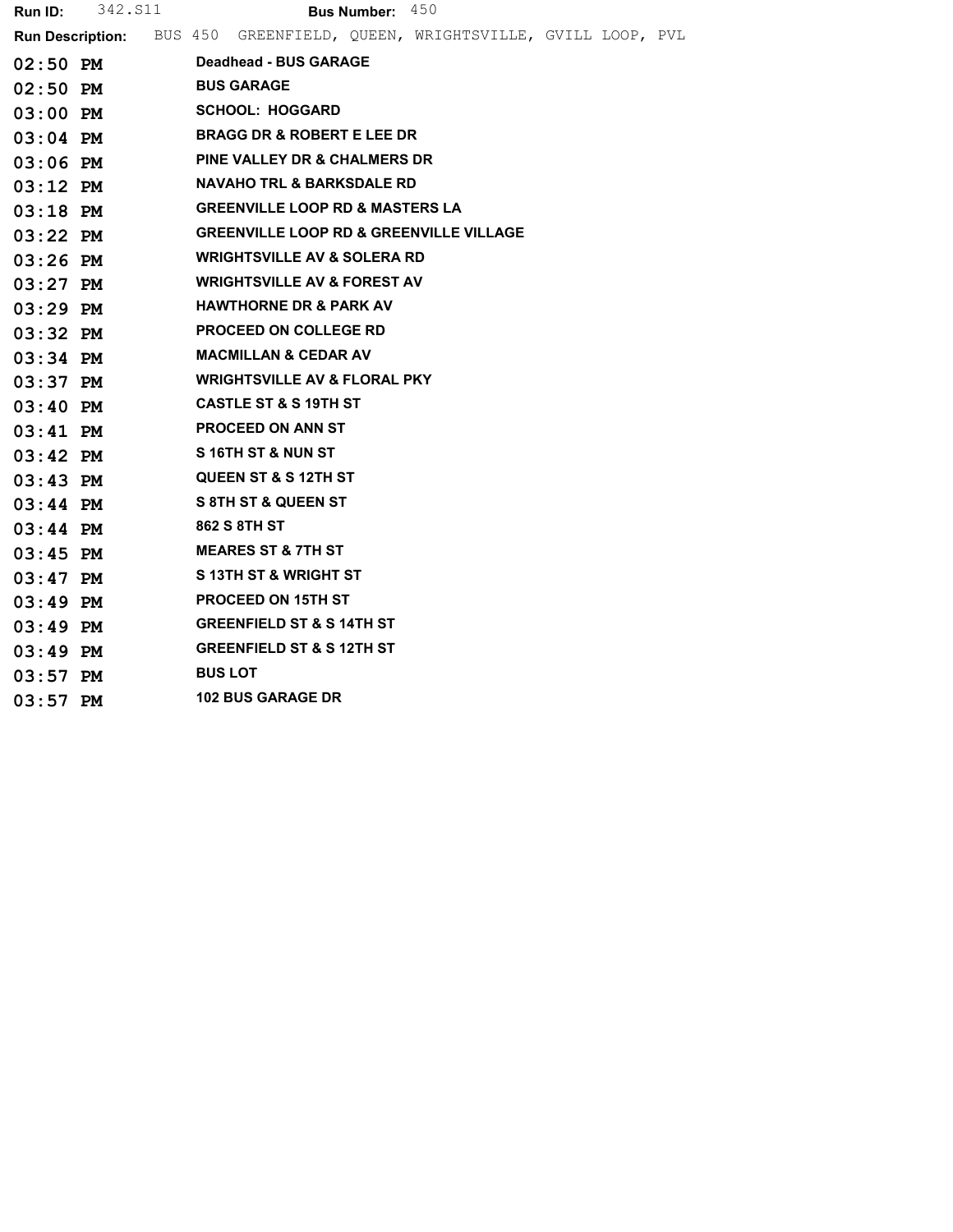| Run ID:                 | 342.S90 |  |                                      | <b>Bus Number:</b> $466$ |  |
|-------------------------|---------|--|--------------------------------------|--------------------------|--|
| <b>Run Description:</b> |         |  | BUS 466 TO HOGGARD HS                |                          |  |
| $07:42$ AM              |         |  | Deadhead - MAIN BUS GARAGE           |                          |  |
| $07:42$ AM              |         |  | <b>BUS GARAGE</b>                    |                          |  |
| $07:50$ AM              |         |  | <b>GREENFIELD ST &amp; S 14TH ST</b> |                          |  |
| $08:00$ AM              |         |  | <b>SCHOOL: HOGGARD</b>               |                          |  |
| $08:07$ AM              |         |  | <b>BUS GARAGE</b>                    |                          |  |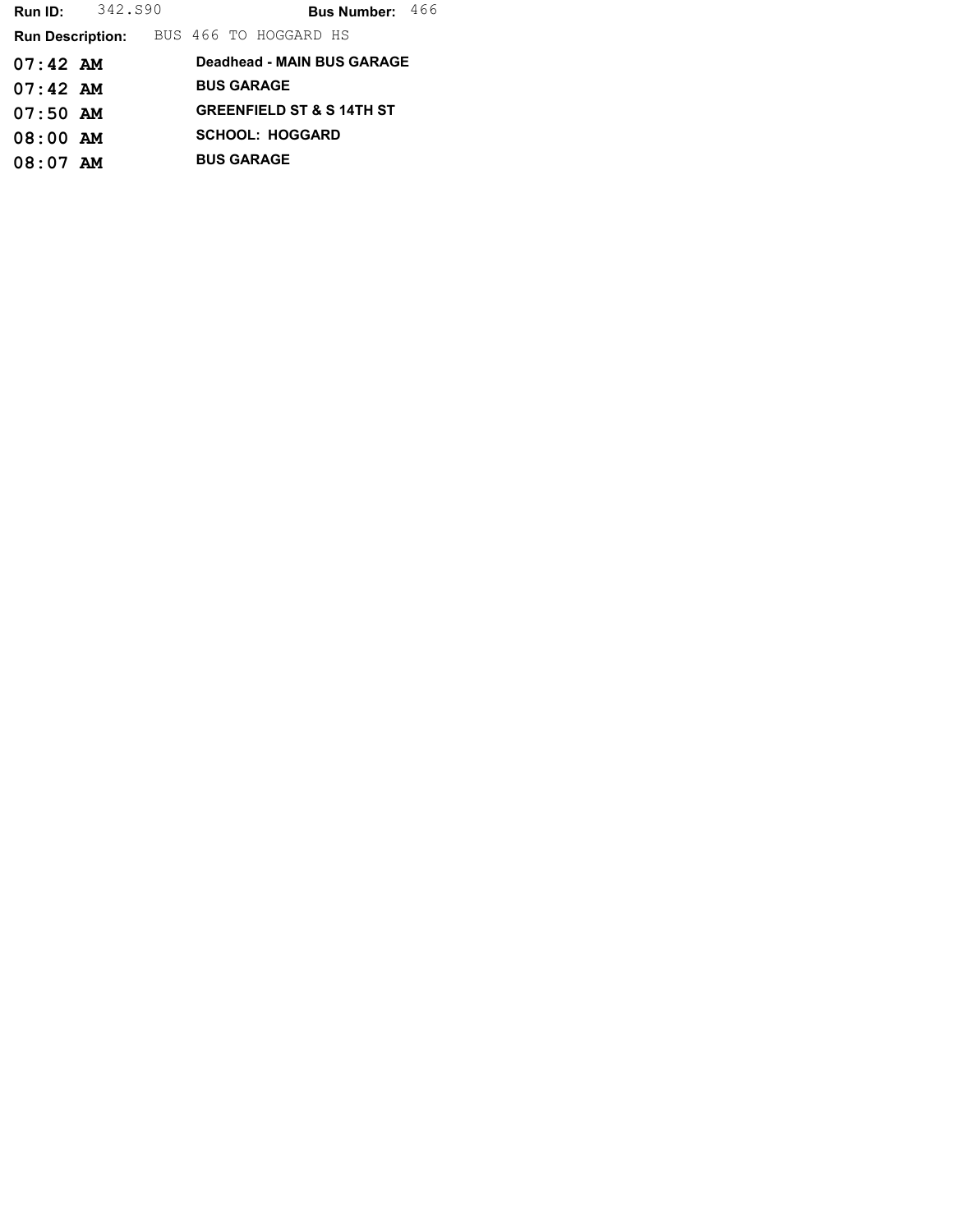| <b>Run ID:</b>          | 342.S95 |                                      |  |                   |                         | <b>Bus Number:</b> $466$ |  |
|-------------------------|---------|--------------------------------------|--|-------------------|-------------------------|--------------------------|--|
| <b>Run Description:</b> |         |                                      |  |                   | BUS 466 FROM HOGGARD HS |                          |  |
| $11:50$ AM              |         |                                      |  |                   | Deadhead - BUS GARAGE   |                          |  |
| $11:50$ AM              |         |                                      |  | <b>BUS GARAGE</b> |                         |                          |  |
| $12:00$ PM              |         |                                      |  |                   | <b>SCHOOL: HOGGARD</b>  |                          |  |
| $12:07$ PM              |         | <b>GREENFIELD ST &amp; S 14TH ST</b> |  |                   |                         |                          |  |
| $12:15$ PM              |         |                                      |  | <b>BUS GARAGE</b> |                         |                          |  |